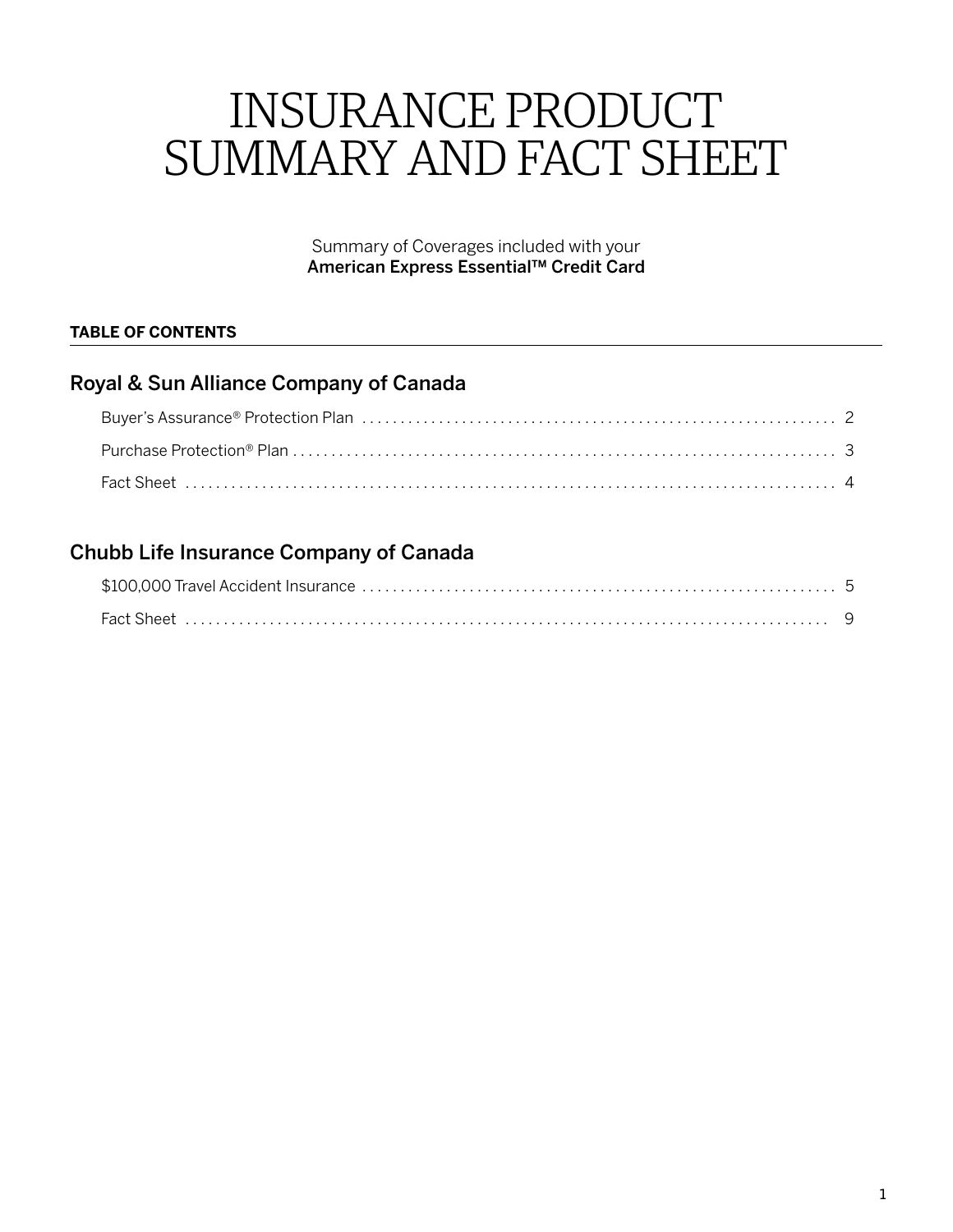# <span id="page-1-0"></span>**INSURANCE PRODUCT SUMMARY**

### **Summary of Coverages included with your American Express Essential™ Credit Card**

| Insurer:<br>Royal & Sun Alliance Insurance Company of Canada<br>18 York St., Suite 800<br>Toronto, Ontario M5J 2T8<br>AMF Register - Insurer's client no.: 2001291200 | INSURER CUSTOMER SERVICE HELPLINE<br>Toll-free: 1-800-243-0198<br>Collect: 905-475-4822 |
|-----------------------------------------------------------------------------------------------------------------------------------------------------------------------|-----------------------------------------------------------------------------------------|
| Distributor:<br>Amex Bank of Canada<br>2225 Sheppard Avenue East, Suite 100                                                                                           | AMEX CUSTOMER SERVICE<br>1-800-869-3016                                                 |
| Toronto. Ontario M2J 5C2                                                                                                                                              |                                                                                         |
| Autorité des marchés financiers:                                                                                                                                      | Québec City:<br>418-525-0337                                                            |
| Place de la Cité, tour Cominar                                                                                                                                        | Montreal:<br>514-395-0337                                                               |
| 2640 boulevard Laurier, 4e étage                                                                                                                                      | Toll-Free:<br>1-877-525-0337                                                            |
| Québec (Québec) G1V 5C1                                                                                                                                               | Fax:<br>418-525-9512                                                                    |
|                                                                                                                                                                       | Website:<br>www.lautorite.gc.ca                                                         |

#### What is the purpose of this document?

This document is a summary of the insurance coverages included with your Amex Card. It has been provided to help you decide if these coverages meet your needs. **This is not a Certificate of Insurance. The information contained within this summary is not exhaustive. Please refer to the [Certificate of](https://www.insurance.americanexpress.com/ca/files/2019/06/190519-Essentials-Ins.-Certs-16392-Eng.pdf) Insurance for complete details.**

#### Misrepresentation and Concealment

Any information that you misrepresent, misstate or conceal, or that is incomplete, may result in cancellation of the insurance or denial of a claim.

#### **Buyer's Assurance® Protection Plan**

#### What is this insurance for?

Buyer's Assurance Protection Plan can automatically extend the original manufacturer's warranty on a new item of personal property. Coverage is provided for product malfunction, defect or damage covered by the item's original manufacturer's warranty at no additional cost for up to **one additional year** on warranties of five years or less that are valid in Canada or the United States.

#### **Important limits on this insurance:**

- maximum coverage is \$10,000 CAD per item, up to a total maximum of \$25,000 CAD per policy year.
- it is only available for amounts not covered by other insurance.

#### Summary of key conditions

| Who can be insured?                                                                                                                         | When does coverage start and end?                                                                                                                          |
|---------------------------------------------------------------------------------------------------------------------------------------------|------------------------------------------------------------------------------------------------------------------------------------------------------------|
| Coverage is available if you are a holder of an American<br>$\bullet$<br>Express Essential™ Credit Card and you are a Canadian<br>resident. | Coverage starts immediately after the original manufacturer's<br>warranty expires.<br>Coverage ends one year from the original manufacturer's<br>warranty. |
|                                                                                                                                             |                                                                                                                                                            |

**The entire purchase price of an item, including any taxes, must be charged to your Card for this insurance to apply**.

#### For assistance or to file a claim

You must report the claim to the insurer **within 30 days** of the incident. We will provide you with instructions needed to file a claim. You must provide the insurer with supporting documents for your claim within 60 days of the incident or 30 days after our request.

#### What is not covered?

| We will not pay any expenses associated with the following:                                                                                   |                                                                                                                                              |
|-----------------------------------------------------------------------------------------------------------------------------------------------|----------------------------------------------------------------------------------------------------------------------------------------------|
| Warranties<br>Warranties and/or service plan agreements lasting more than 5<br>years or additional warranties purchased from the manufacturer | General exclusions<br>Any physical damage including damage due to normal wear and<br>tear:                                                   |
| or other party.                                                                                                                               | Improper installation or modification or basic product defects;<br>Motorized vehicles and their parts, animals, living plants,<br>jewellery. |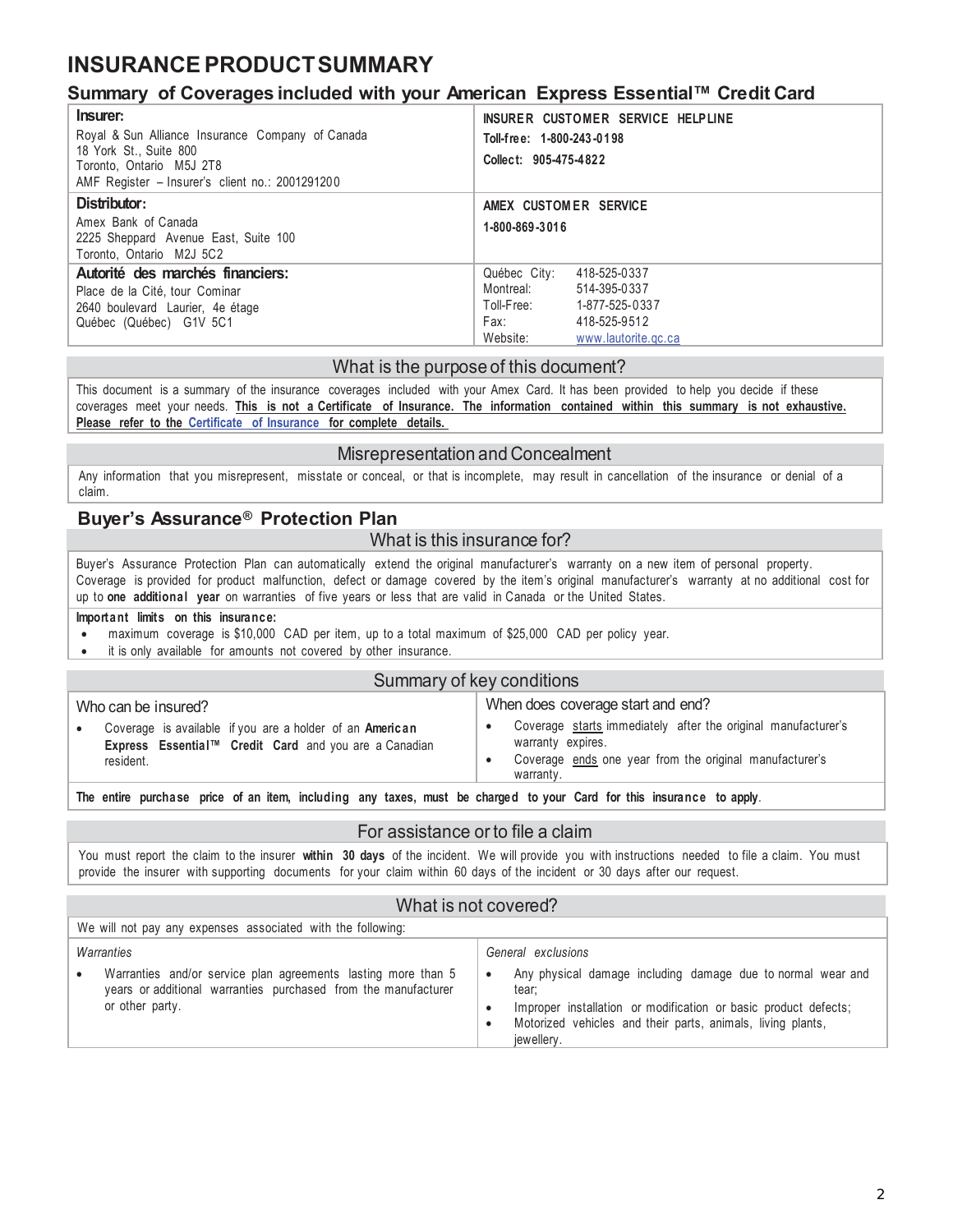# <span id="page-2-0"></span>**Purchase Protection® Plan**

#### What is this insurance for?

Purchase Protection Plan can automatically protect most new items of personal property if the item is lost, stolen or damaged anywhere in the world. The item will be replaced or repaired, or you will be reimbursed the portion of the purchase price that was charged to your Card.

#### **Important limits on this insurance:**

- maximum coverage is \$1,000 CAD per incident.
- it is only available for amounts not covered by other insurance.

### Summary of key conditions

| Who can be insured?                                                                                                            | When does coverage start and end?                                                                                                                          |
|--------------------------------------------------------------------------------------------------------------------------------|------------------------------------------------------------------------------------------------------------------------------------------------------------|
| Coverage is available if you are a holder of an American<br>Express Essential™ Credit Card and you are a Canadian<br>resident. | Coverage starts when you charge at least a portion of the<br>purchase price of the item to your Card.<br>Coverage ends 90 days after the date of purchase. |

**You must charge at least a portion of the purchase price to your Card for this insurance to apply.**

#### For assistance or to file a claim

You must report the incident to the insurer **within 30 days** of the loss, theft or damage. We will provide you with instructions on how to file a claim. You must provide the insurer with supporting documents for your claim as soon as reasonably possible after reporting the incident.

#### What is not covered?

| We will not pay any expenses associated with the following:                                                                                                                                                                                                                                  |                                                                                                                                                                                        |  |
|----------------------------------------------------------------------------------------------------------------------------------------------------------------------------------------------------------------------------------------------------------------------------------------------|----------------------------------------------------------------------------------------------------------------------------------------------------------------------------------------|--|
| Specific items                                                                                                                                                                                                                                                                               | General exclusions                                                                                                                                                                     |  |
| Traveller's cheques, any type of currency, cash, tickets;<br>Animals, living plants, perishables and consumables such as<br>food or liquor;<br>Jewelry or watches stolen from baggage not hand carried by the<br>Cardmember or the Cardmember's travelling companion;<br>Motorized vehicles. | Wear and tear:<br>٠<br>Theft from a motor vehicle, mysterious disappearance or lost<br>$\bullet$<br>items, items left behind;<br>Product defects, faulty material or workmanship.<br>٠ |  |
| Other conditions and exclusions may apply                                                                                                                                                                                                                                                    |                                                                                                                                                                                        |  |
| THIS ISONLY A SUMMARY OF THE INSURANCE COVERAGES INCLUDED WITH YOUR AMEX CARD. CONDITIONS AND                                                                                                                                                                                                |                                                                                                                                                                                        |  |
| EXCLUSIONS ARE SET OUT IN FULL DETAIL IN THE CERTIFICATE OF INSURANCE.                                                                                                                                                                                                                       |                                                                                                                                                                                        |  |
| Please read it carefully.                                                                                                                                                                                                                                                                    |                                                                                                                                                                                        |  |
|                                                                                                                                                                                                                                                                                              |                                                                                                                                                                                        |  |

How much does it cost? • The insurance is included with your Card. No separate fees, premiums or expenses will be charged. What if I change my mind after applying for a Card? • Contact Amex Bank of Canada (the Distributor) for assistance. What happens in the event of a dispute? • We're here to help you, please contact the insurer for support. You must comply with the time limits imposed by law if you wish to bring a proceeding or any other action against the insurer. You can learn about our complaints policy or submit a complaint at www.rsagroup.ca/complaint-procedures

These insurance products are underwritten by Royal & Sun Alliance Insurance Company of Canada.

© 2020 Roy al & Sun Alliance Insurance Company of Canada. All rights reserved.<br>®, ™ Used by Amex Bank of Canada underIicense from American Express.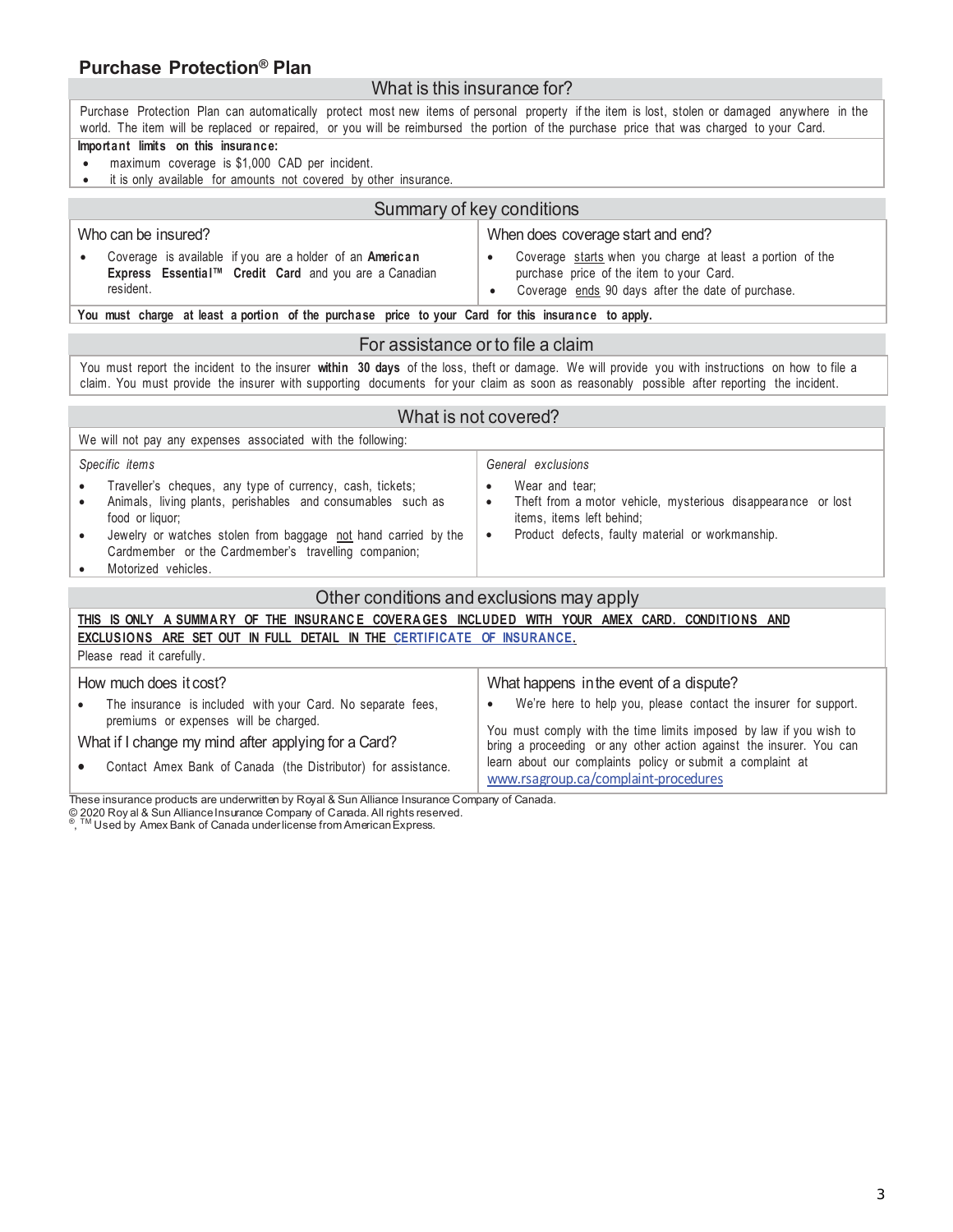<span id="page-3-0"></span>

The purpose of this fact sheet is to inform you of your rights. It does not relieve the insurer or the distributor of their obligations to you.

|                            | <b>LET'S TALK INSURANCE!</b>                     |
|----------------------------|--------------------------------------------------|
| Name of distributor:       | Amex Bank of Canada                              |
| Name of insurer:           | Royal & Sun Alliance Insurance Company of Canada |
| Name of insurance product: | American Express Essential™ Credit Card          |



# **IT'S YOUR CHOICE**

**You are never required to** purchase insurance:

- that is offered by your distributor;
- from a person who is assigned to you; or
- to obtain a better interest rate or any other benefit.

Even if you are required to be insured, **you do not have to** purchase the insurance that is being offered. You can choose your insurance product and your insurer.



# **HOW TO CHOOSE**

To choose the insurance product that's right for you, we recommend that you read the summary that describes the insurance product and that must be provided to you.



# **DISTRIBUTOR REMUNERATION**

A portion of the amount you pay for the insurance will be paid to the distributor as remuneration.

The distributor must tell you when the remuneration exceeds 30% of that amount.



**RIGHT TO CANCEL** 

The Act allows you to rescind an insurance contract, **at no cost**, within 10 days after the purchase of your insurance. However, the insurer may grant you a longer period of time. After that time, fees may apply if you cancel the insurance. Ask your distributor about the period of time granted to cancel it at no cost.

If the cost of the insurance is added to the financing amount and you cancel the insurance, your monthly financing payments might not change. Instead, the refund could be used to shorten the financing **period. Ask your distributor for details**

The *Autorité des marchés financiers* can provide you with unbiased, objective information. Visit www.lautorite.gc.ca or call the AMF at 1-877-525-0337.

Reserved for use by the insurer:

Royal & Sun Alliance Insurance Company of Canada 18 York St., Suite 800 Toronto, Ontario M5J 2T8 AMF Register - Insurer's client no.: 2001291200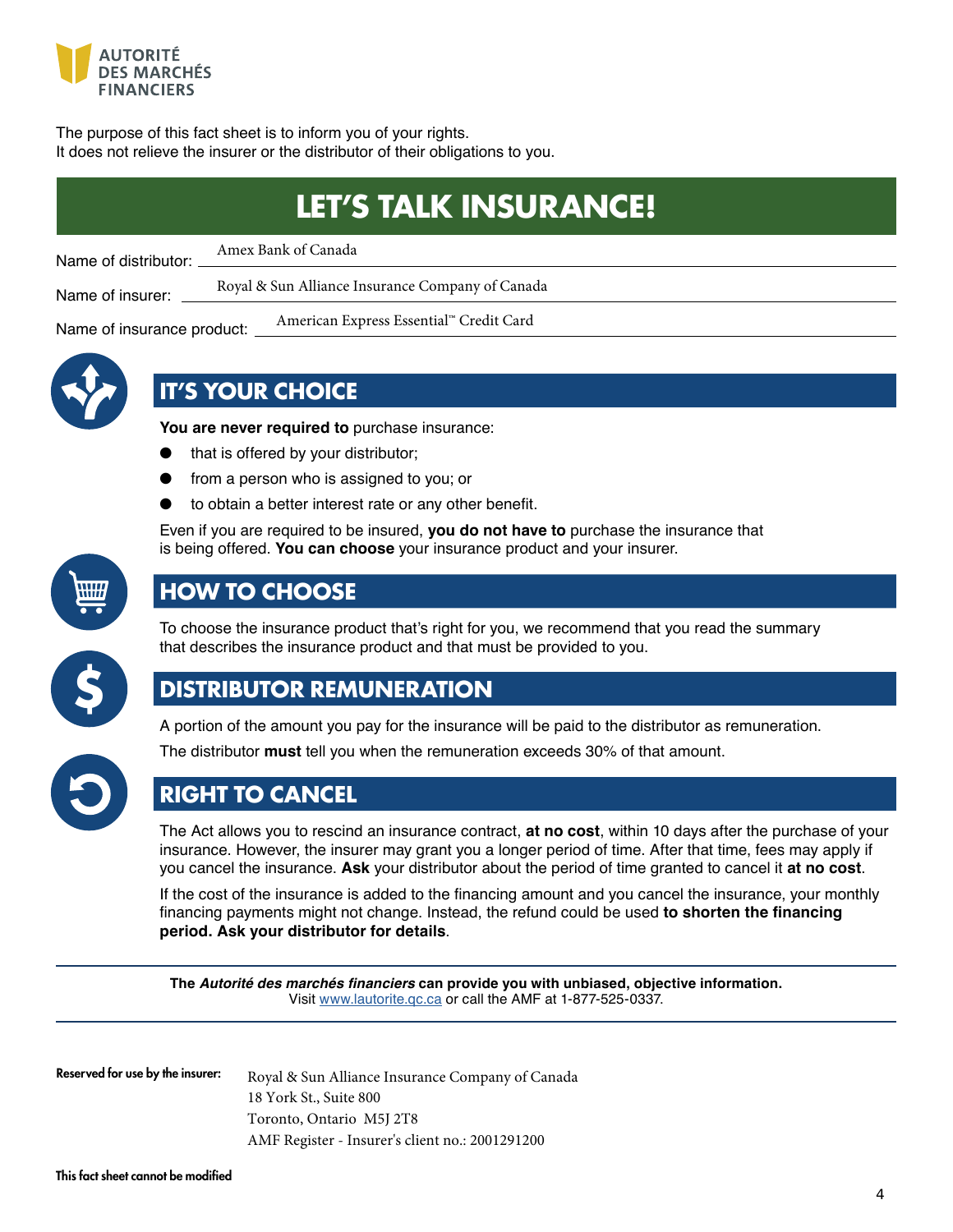# <span id="page-4-0"></span>INSURANCE PRODUCT SUMMARY

### \$100,000 Travel Accident Insurance

Master Group Policy – TMH600135

### Summary of coverage included with your American Express® Essential™ Credit Card

| Insurer:<br><b>Chubb Life Insurance Company of Canada</b><br>199 Bay Street, Suite 2500, P.O. Box 139<br><b>Commerce Court West Postal Station</b><br>Toronto, ON M5L 1E2<br>AMF Register – Insurer's Number.: 2000461714 | 1-877-777-1544                                                               | <b>INSURER CUSTOMER SERVICE HELPLINE</b>                                              |
|---------------------------------------------------------------------------------------------------------------------------------------------------------------------------------------------------------------------------|------------------------------------------------------------------------------|---------------------------------------------------------------------------------------|
| Distributor:<br><b>Amex Bank of Canada</b><br>2225 Sheppard Ave E,<br>North York, ON M2J 5C2                                                                                                                              | <b>CUSTOMER SERVICE HELPLINE</b><br>1-800-869-3016<br>General Inquiries only |                                                                                       |
| Autorité des marchés financiers:<br>Place de la Cité, tour Cominar<br>2640 boulevard Laurier, 4e étage<br>Québec (Québec) G1V 5C1                                                                                         | Québec City:<br>Montreal:<br>Toll Free:<br>Fax:<br>Website:                  | 418-525-0337<br>514-395-0337<br>1-877-525-0337<br>418-525-9512<br>www.lautorite.gc.ca |

#### What is the purpose of this document?

This Summary has been provided to help you decide if the insurance included with your AMEX card meets your needs. This is not your Certificate of Insurance. The information contained in this Summary is not exhaustive. For complete details, please refer to your Certificate of Insurance by clicking on the following link:

https://www.chubb.com/content/dam/chubb-sites/chubb-com/ca-en/business-insurance/distributionguides/documents/pdf/American\_Express\_Essential\_Credit\_Card-Certificate\_of\_Insurance.pdf

#### What is this insurance for?

Common Carrier Accident Insurance provides coverage for an accidental death or dismemberment resulting from riding as a passenger on a common carrier (land, air or water vehicle). Alternate Transportation Insurance provides coverage for an injury resulting from an accident during a trip while riding as a passenger in or being struck by any conveyance providing alternate transportation for a scheduled flight. Many conditions apply.

#### Who is eligible for insurance?

Warning: Words or phrases in bold type in this Summary are defined in the Certificate of Insurance. You should be familiar with these definitions. Refer to the Certificate of Insurance (page 2) to see how the definitions apply to you.

To be eligible for this insurance coverage:

- A. you must be the Basic or Supplementary Cardmember who has an American Ex[press Card issued by Amex B](https://www.insurance.americanexpress.com/ca/files/2019/06/190519-Essentials-Ins.-Certs-16392-Eng.pdf)ank of Canada ("American Express") in his or her name, or
- B. you must be the Spouse or dependent child under age 23 of such person; and
- C. the American Express Card account must be billed in Canada.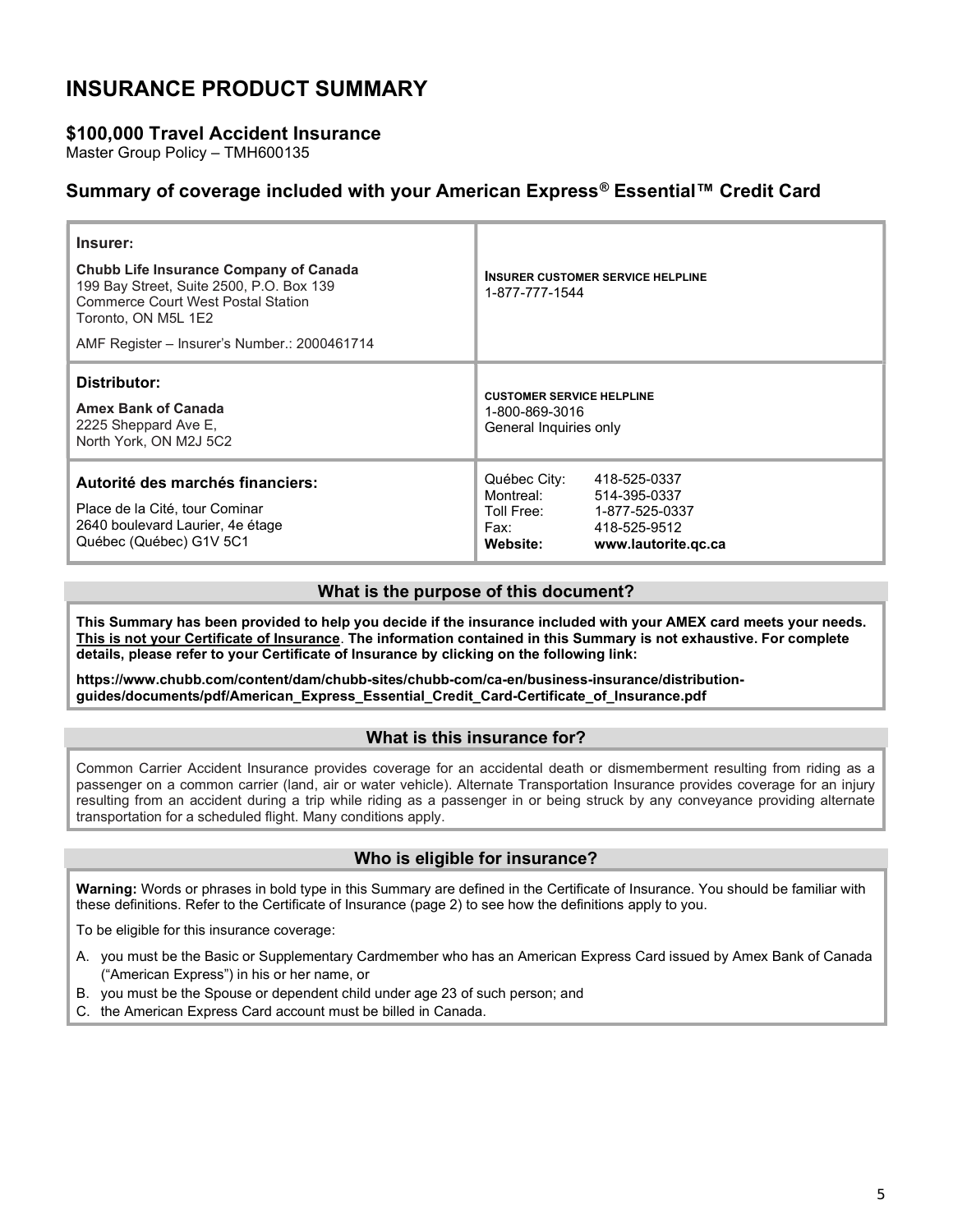### Who can be insured?

- A. you, provided you meet all the eligibility requirements described above; and
- B. your Spouse or dependent child under age 23 provided you meet all the eligibility requirements described above.

## TRAVEL INSURANCE COVERAGE

The Insurer will pay the applicable benefit amount if you suffer a Loss from an Injury while coverage is in force under the Policy, but only if such Loss occurs within 100 days after the date of the accident which caused the Injury. In no event will the Insurer pay for more than one Loss sustained as a result of any one accident. The benefit amount paid will be for the greatest Loss.

### Common Carrier Benefit:

A benefit is payable under the Policy if you sustain an Injury as a result of an accident which occurs while riding solely as a passenger in or boarding or alighting from a Common Carrier Conveyance or being struck by such Common Carrier Conveyance on a Covered Trip.

#### Alternate Transportation Benefit:

A benefit is payable under the Policy if you sustain an Injury as a result of:

- 1. an accident which occurs on a Covered Trip while riding as a passenger in or boarding or alighting from any conveyance providing alternate transportation for a Scheduled Airline flight which was delayed or rerouted, requiring the carrier which would have operated the flight to arrange for such alternate transportation; or
- 2. being struck by a conveyance providing alternate transportation for a Scheduled Airline flight.

### EXPOSURE AND DISAPPEARANCE

If you are unavoidably exposed to the elements because of an accident on a Covered Trip which results in the disappearance, sinking or wrecking of a Common Carrier Conveyance, and if as a result of such exposure you suffer a Loss for which benefits are otherwise payable under the Policy, such Loss will be covered under the Policy.

If you disappear because of an accident on a Covered Trip which results in the disappearance, sinking or wrecking of a Common Carrier Conveyance, and if your body has not been found within 52 weeks after the date of such accident, it will be presumed, provided there is no evidence to the contrary, that you suffered Loss of life as a result of Injury covered by the Policy.

### MAXIMUM INDEMNITY

If you have multiple American Express Cards, the Insurer under the Policy will only pay the highest amount payable under one American Express Card, as stated in "Benefit Amounts", for any one Loss sustained by you as a result of any one accident.

#### What's not covered?

### **EXCLUSIONS**

For a detailed list of all exclusions, refer to page 4 of the Certificate of Insurance.

This insurance does not cover any Loss caused or contributed to by:

- 1. suicide or intentionally self-inflicted Injury by the Covered Person, or any attempt thereat;
- 2. war or any act of war, whether declared or undeclared; however, any act committed by an agent of any government, party or faction engaged in war, hostilities or other warlike operations provided such agent is acting secretly and not in connection with any operation of armed forces (whether military, naval or air forces) in the country where the Injury occurs shall not be deemed an act of war;
- 3. the commission or aiding and abetting in the commission of an offense under the Criminal Code of Canada or the laws of another country, or any attempt thereat, by or on behalf of the Covered Person or his or her beneficiaries;
- 4. Injury sustained while serving as an operator or crew member of any conveyance;
- 5. Injury received while driving, riding as a passenger in, boarding or alighting from a rental vehicle;
- 6. the Covered Person taking any alcohol, drug, medication, gas or poison unless taken as prescribed by a physician;<br>7. directly or indirectly, the actual, alleged or threatened discharge, dispersal, seepage, migration, es
- directly or indirectly, the actual, alleged or threatened discharge, dispersal, seepage, migration, escape, release of or exposure to any hazardous biological, chemical, nuclear or radioactive material, gas, matter or contamination.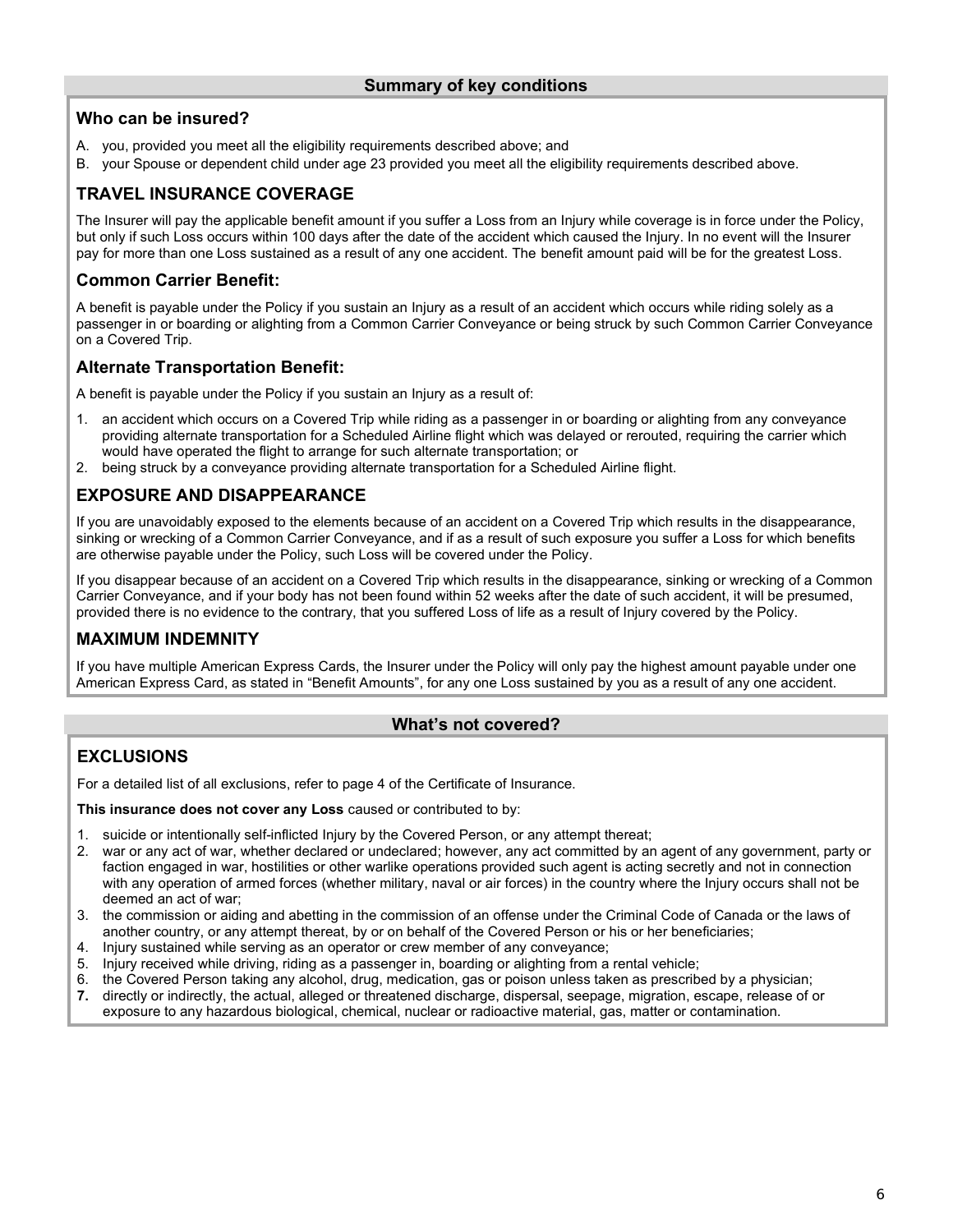#### When does coverage apply?

During a trip taken by you between the point of departure and the final destination as shown on your ticket or verification issued by the Common Carrier Conveyance provided your fare for such trip has been charged to an American Express Card prior to any Injury.

#### When does coverage end?

The insurance of any Covered Person will terminate:

- 1. on the date the Policy terminates; or
- 2. on the date the person ceases to be a Covered Person under the Policy.

| To file a claim                                                                                                                                                                                                                                                                                                                                                                                                                           |                 |  |
|-------------------------------------------------------------------------------------------------------------------------------------------------------------------------------------------------------------------------------------------------------------------------------------------------------------------------------------------------------------------------------------------------------------------------------------------|-----------------|--|
| You must call us as soon as possible after the incident.<br>$\bullet$<br>We will provide you with instructions needed to file a<br>$\bullet$<br>claim.<br>You must submit your claim to us within 30 days of the<br>$\bullet$<br>incident.                                                                                                                                                                                                | <b>HELPLINE</b> |  |
| <b>FILING A CLAIM</b>                                                                                                                                                                                                                                                                                                                                                                                                                     |                 |  |
| If a Loss occurs, You should contact the Insurer and file a claim.<br>The procedure for filing a claim is detailed on page 4 of the<br>Certificate of Insurance.                                                                                                                                                                                                                                                                          |                 |  |
| A. Submission of a Claim                                                                                                                                                                                                                                                                                                                                                                                                                  |                 |  |
| All claims must be reported in writing to the Insurer within 30<br>days of the covered Loss. The Insurer will send you forms for<br>giving proof of loss within 15 days of the notice of loss.                                                                                                                                                                                                                                            |                 |  |
| To file a claim, complete the claim form and return it, with<br>supporting documents listed on the form to:                                                                                                                                                                                                                                                                                                                               |                 |  |
| Chubb Life Insurance Company of Canada<br>199 Bay Street - Suite 2500<br>P.O. Box 139, Commerce Court Postal Station<br>Toronto, Ontario M5L 1E2                                                                                                                                                                                                                                                                                          |                 |  |
| <b>B. Deadline to Submit a Claim</b>                                                                                                                                                                                                                                                                                                                                                                                                      |                 |  |
| The claim form and the required documents must be<br>completed as requested and returned to the Insurer as soon<br>Canada and the United States<br>as possible within 30 days after the loss or, if you are a<br>1-877-772-7797 (toll free)<br>Quebec resident, within the year of the loss if you prove your<br>impossibility to act within 30 days after the loss. Your<br>insurance must not have been terminated at the time of loss. |                 |  |
| C. Insurer's Reply                                                                                                                                                                                                                                                                                                                                                                                                                        |                 |  |
| If your claim is approved, the benefit is paid within 15 days of<br>receipt of all documents necessary for the Claims Agent to<br>process your claim. If your claim is denied or the Insurer pays<br>only a portion of the benefit, you will receive a letter explaining<br>the reasons for the Insurer's decision within 15 days of<br>receiving the documents required to process the claim.                                            |                 |  |
| D. Appeal of an Insurer's Decision and Recourses                                                                                                                                                                                                                                                                                                                                                                                          |                 |  |
| You may appeal from the Insurer's decision if you disagree<br>with the outcome. You have 31 days from the date of the<br>Insurer's decline of your claim to appeal from decision. Your<br>appeal to the Claims Agent must be in writing. The Insurer will<br>send you a response within 30 days of receipt of your request<br>to review. You may also contact the Autorité des marchés<br>financiers or your own lawyer.                  |                 |  |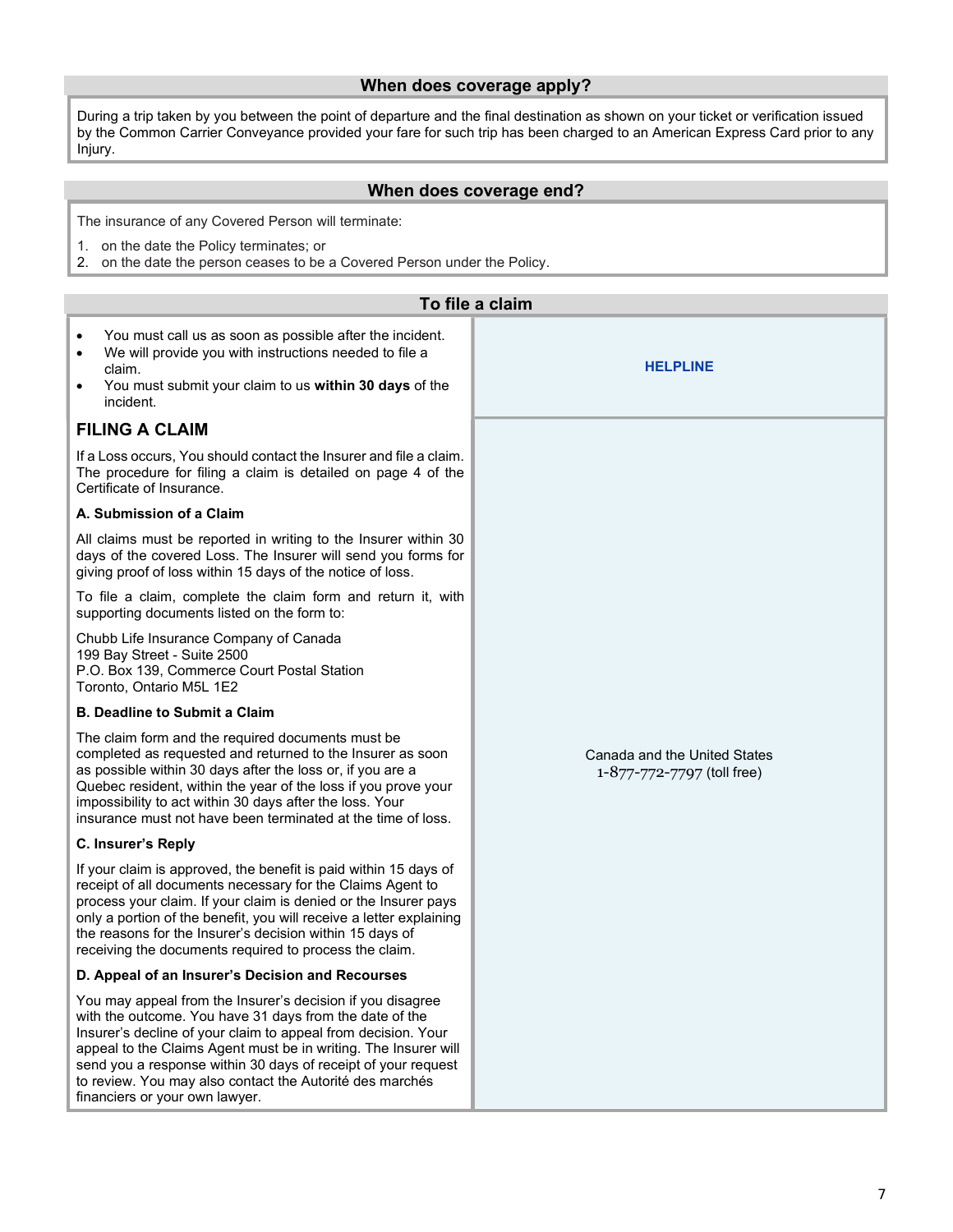#### What are the consequences of misrepresentation or failure to disclose?

Any misrepresentation, inaccurate representation or failure to disclose could lead to the Policy being cancelled, coverage being denied, or benefits being refused or reduced. Should you have any questions, please contact the Insurer.

#### What if I change my mind after applying for an American Express card?

Coverage can be cancelled by cancelling Your American Express Card without penalty at any time. The insurance is nonrefundable, as there is no insurance premium nor additional fee. To cancel Your insurance coverage, You must send notice of cancellation of the card to the Distributor that provided You with Your card.

#### **Privacy**

You may consult the Insurer's Privacy policy to understand how they collect and use your personal information. You may request to review Your personal information in your file or request to make a correction by writing to: The Privacy Officer; Chubb Life Insurance Company of Canada, 199 Bay Street, Suite 2500, Toronto, Ontario, M5L 1E2. For more information on privacy at Chubb Life, visit: https://www.chubb.com/ca-en/privacy-policy.aspx

#### Other conditions and exclusions may apply

Additional conditions and exclusions are described in detail in the Certificate of Insurance. You can view the Certificate of Insurance by following the link on the first page of this Summary. Please read it carefully.

#### How much does it cost?

The insurance is included with your AMEX card. No separate fees, premiums or expenses will be charged.

#### What happens in the event of a dispute?

- We're here to help you, please contact us for support.
- You must comply with the time limits imposed by law if you wish to bring a proceeding or any other action against the insurer.

#### COMPLAINT TO THE INSURER AND COMPLAINT RESOLUTION PROCESS

To make a complaint and access the Insurer's policy on handling complaints, please click on the following link: https://www.chubb.com/ca-en/complaint-resolution-process.aspx

| Have a question?                         |                                                                              |
|------------------------------------------|------------------------------------------------------------------------------|
| Insurer Customer Service: 1-877-777-1544 | AMEX Customer Service: 1-800-869-3016<br><sup>τ</sup> General Inquiries only |

This insurance product is underwritten by Chubb Life Insurance Company of Canada.

®, TM Used by Amex Bank of Canada under license from American Express.